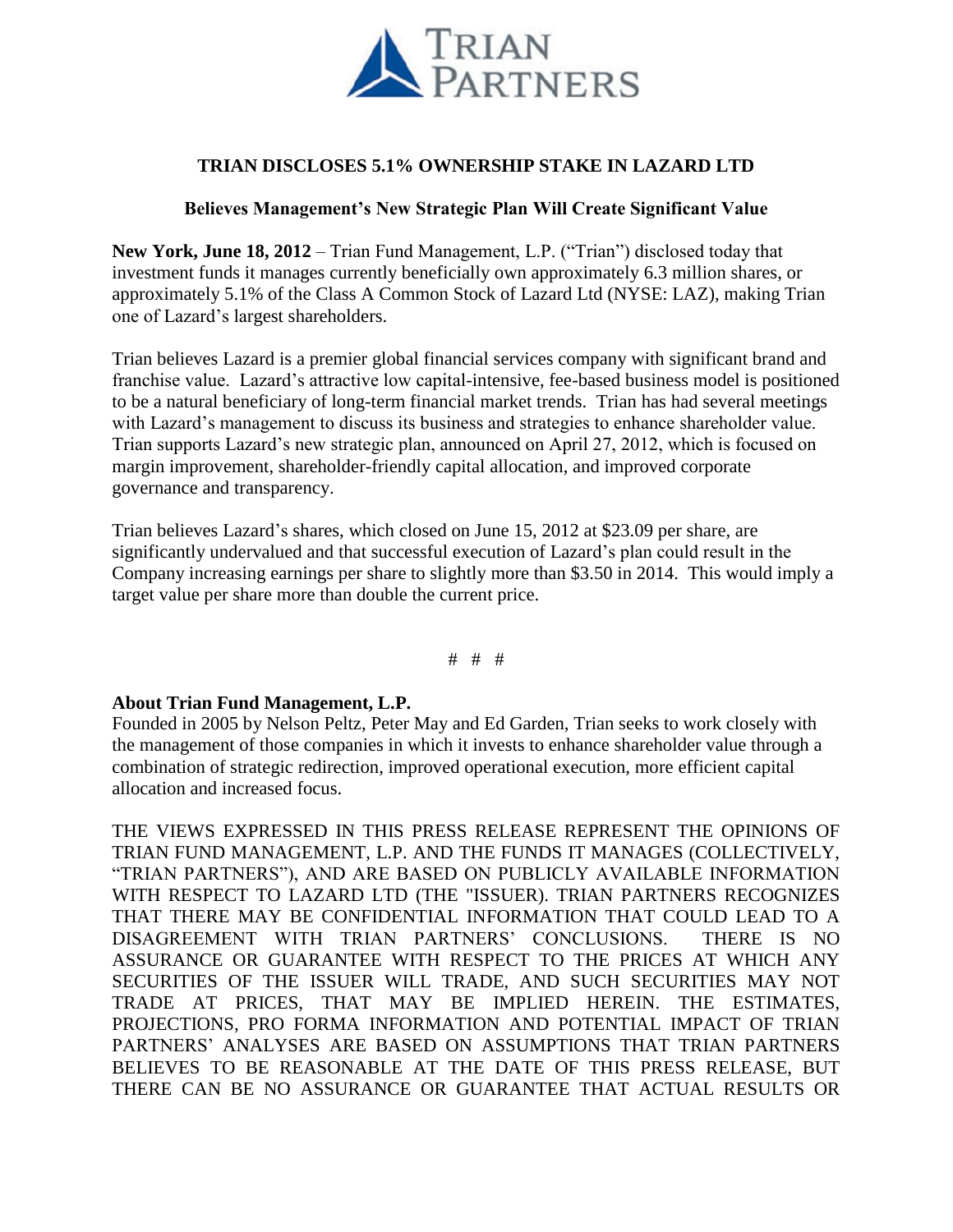PERFORMANCE OF THE ISSUER WILL NOT DIFFER, AND SUCH DIFFERENCES MAY BE MATERIAL. TRIAN PARTNERS RESERVES THE RIGHT TO CHANGE ANY OF ITS OPINIONS EXPRESSED HEREIN AT ANY TIME AS IT DEEMS APPROPRIATE. TRIAN PARTNERS DISCLAIMS ANY OBLIGATION TO UPDATE THE DATA, INFORMATION OR OPINIONS CONTAINED HEREIN.

THIS PRESS RELEASE IS PROVIDED MERELY AS INFORMATION AND IS NOT INTENDED TO BE, NOR SHOULD IT BE CONSTRUED AS, AN OFFER TO SELL OR A SOLICITATION OF AN OFFER TO BUY ANY SECURITY. THIS PRESS RELEASE DOES NOT RECOMMEND THE PURCHASE OR SALE OF ANY SECURITY. FUNDS MANAGED BY TRIAN FUND MANAGEMENT, L.P. CURRENTLY BENEFICIALLY OWN A SIGNIFICANT AMOUNT OF THE OUTSTANDING CLASS A COMMON STOCK OF THE ISSUER. THESE FUNDS ARE IN THE BUSINESS OF TRADING-- BUYING AND SELLING--SECURITIES. IT IS POSSIBLE THAT THERE WILL BE DEVELOPMENTS IN THE FUTURE THAT CAUSE ONE OR MORE OF SUCH FUNDS FROM TIME TO TIME TO SELL ALL OR A PORTION OF THEIR HOLDINGS IN OPEN MARKET TRANSACTIONS OR OTHERWISE (INCLUDING VIA SHORT SALES), BUY ADDITIONAL SHARES (IN OPEN MARKET OR PRIVATELY NEGOTIATED TRANSACTIONS OR OTHERWISE), OR TRADE IN OPTIONS, PUTS, CALLS OR OTHER DERIVATIVE INSTRUMENTS RELATING TO SUCH SHARES.

THIS PRESS RELEASE CONTAINS FORWARD-LOOKING STATEMENTS. ALL STATEMENTS CONTAINED IN THIS PRESS RELEASE THAT ARE NOT CLEARLY HISTORICAL IN NATURE OR THAT NECESSARILY DEPEND ON FUTURE EVENTS ARE FORWARD-LOOKING, AND THE WORDS "ANTICIPATE," "BELIEVE," "EXPECT," "POTENTIAL," "OPPORTUNITY," "ESTIMATE," "PLAN," AND SIMILAR EXPRESSIONS ARE GENERALLY INTENDED TO IDENTIFY FORWARD-LOOKING STATEMENTS. THE PROJECTED RESULTS AND STATEMENTS CONTAINED IN THIS PRESS RELEASE THAT ARE NOT HISTORICAL FACTS ARE BASED ON CURRENT EXPECTATIONS, SPEAK ONLY AS OF THE DATE OF THIS PRESS RELEASE AND INVOLVE RISKS, UNCERTAINTIES AND OTHER FACTORS THAT MAY CAUSE ACTUAL RESULTS, PERFORMANCE OR ACHIEVEMENTS TO BE MATERIALLY DIFFERENT FROM ANY FUTURE RESULTS, PERFORMANCE OR ACHIEVEMENTS EXPRESSED OR IMPLIED BY SUCH PROJECTED RESULTS AND STATEMENTS. ASSUMPTIONS RELATING TO THE FOREGOING INVOLVE JUDGMENTS WITH RESPECT TO, AMONG OTHER THINGS, FUTURE ECONOMIC, COMPETITIVE AND MARKET CONDITIONS AND FUTURE BUSINESS DECISIONS, ALL OF WHICH ARE DIFFICULT OR IMPOSSIBLE TO PREDICT ACCURATELY AND MANY OF WHICH ARE BEYOND THE CONTROL OF TRIAN PARTNERS. ALTHOUGH TRIAN PARTNERS BELIEVES THAT THE ASSUMPTIONS UNDERLYING THE PROJECTED RESULTS OR FORWARD-LOOKING STATEMENTS ARE REASONABLE, ANY OF THE ASSUMPTIONS COULD BE INACCURATE AND, THEREFORE, THERE CAN BE NO ASSURANCE THAT THE PROJECTED RESULTS OR FORWARD-LOOKING STATEMENTS INCLUDED IN THIS PRESS RELEASE WILL PROVE TO BE ACCURATE. IN LIGHT OF THE SIGNIFICANT UNCERTAINTIES INHERENT IN THE PROJECTED RESULTS AND FORWARD-LOOKING STATEMENTS INCLUDED IN THIS PRESS